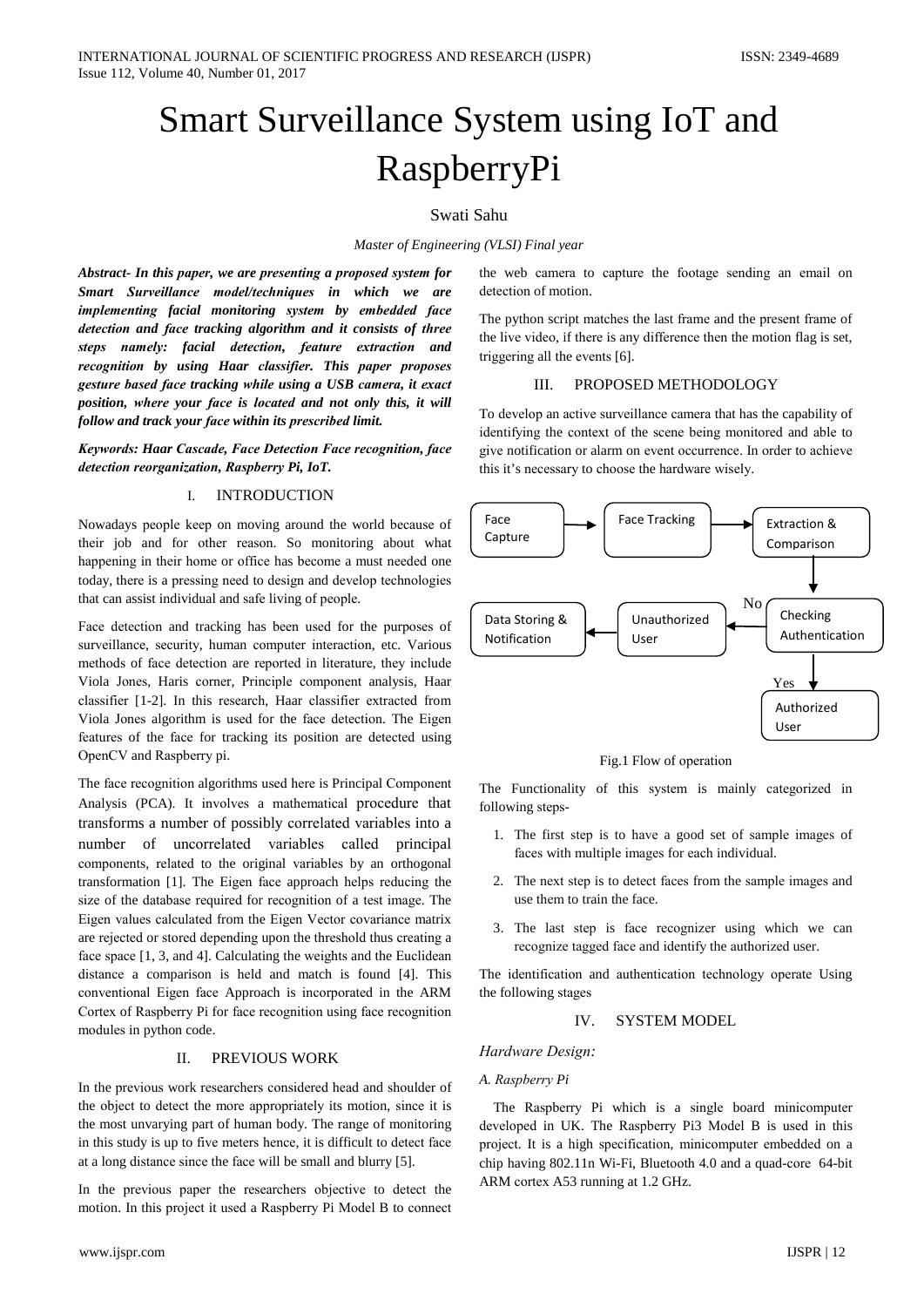## B. Block diagram:

The block diagram given in Fig. 2 represents the steps required for implementing the face recognition using Raspberry Pi and open CV. Each step is described in the following section.



Fig. 2. Bulding Blocks of the System

## **Software Design:**

To code for the Hardware setup, python language is used [7]. to access the editor Linux terminal is required. The Face detection and recognition part is carried out by Python Script. General System flowchart is shown in Figure 3.



## V. **EXPERIMENTAL RESULTS**

Figures show the difference and the actual output of the project. In Fig 4.1 takes the capture the face using Haar cascade classifier.

Fig4.2 shows the positive samples of the faces that detected. Fig4.3 The last step is face recognizer using to recognize tagged face to identify the authorized user.



Fig4.1. General System Flowchart



Fig4.2. General System Flowchart



Fig4.3. General System Flowchart

#### VI. **CONCLUSION**

The main aim was to develop an active surveillance camera that has the capability to identify between an authenticated user and unauthorised one, which is achieved successfully and further advancement to be addressed subsequently.